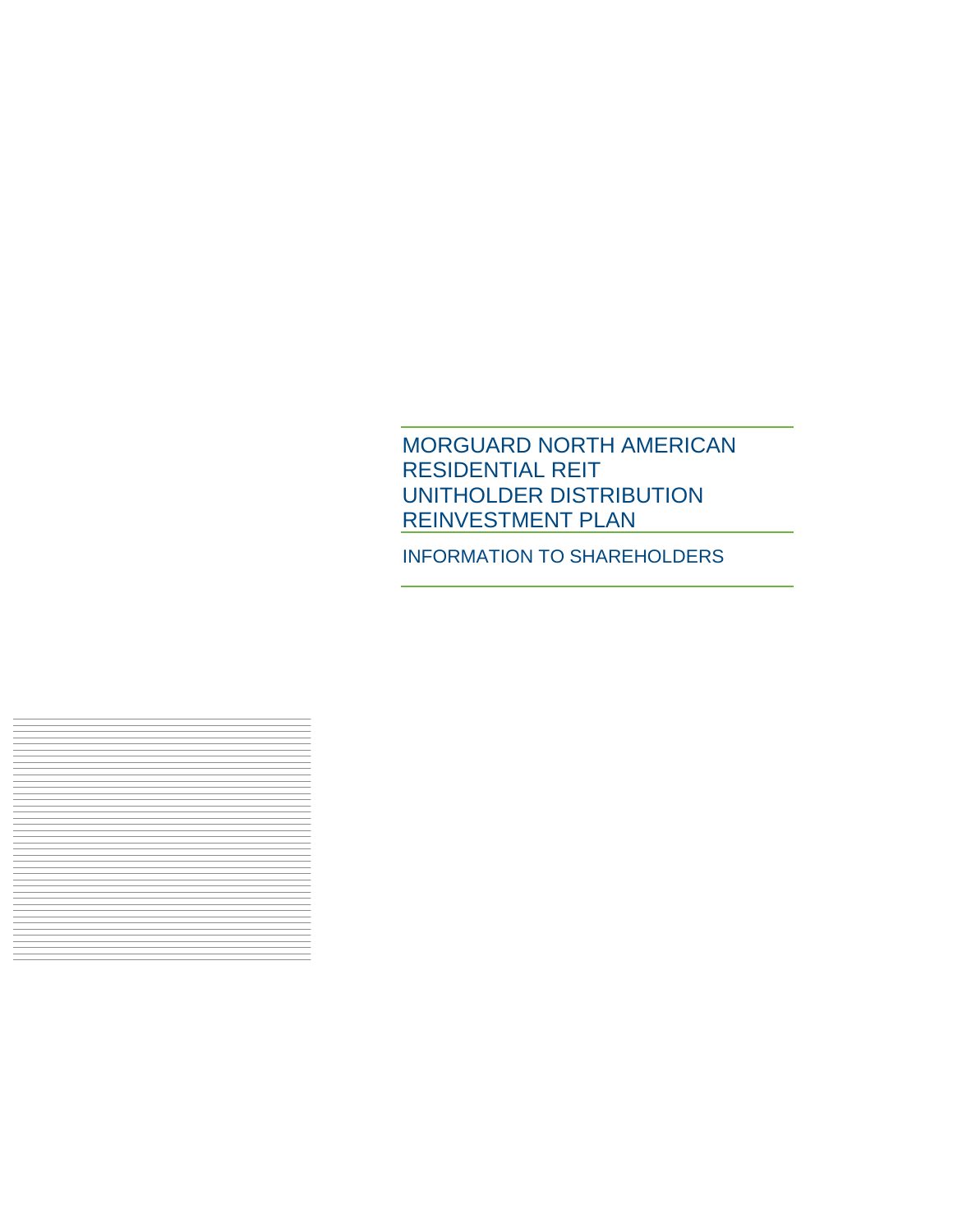A Message from the Chairman

#### **Dear Unitholder**,

Morguard North American Residential Real Estate Investment Trust (the "**Trust**") is pleased to offer eligible holders ("**Holders**") of units of the Trust ("**Units**") an opportunity to increase their holdings in the Trust through the unitholder distribution reinvestment plan (the "**Plan**").

Through the Plan, Holders can reinvest distributions paid on Units, less applicable withholding taxes, in additionalUnits without paying any administration fees or commissions.

The enclosed information outlines in detail the features and benefits of the Plan. If you are an eligible Holder we invite you to participate in the Plan, simply by notifying the bank or brokerage firm with whom you invest of your interest in the Plan. If you require further information regarding the Plan, please contact the Plan agent Computershare Trust Company of Canada (1-800- 332-0095 toll free).

On behalf of the trustees and officers of Morguard North American Residential Real Estate Investment Trust, we hope you will continue to share in the growth of the Trust.

**K. (Rai) Sahi President and Chief Executive Officer**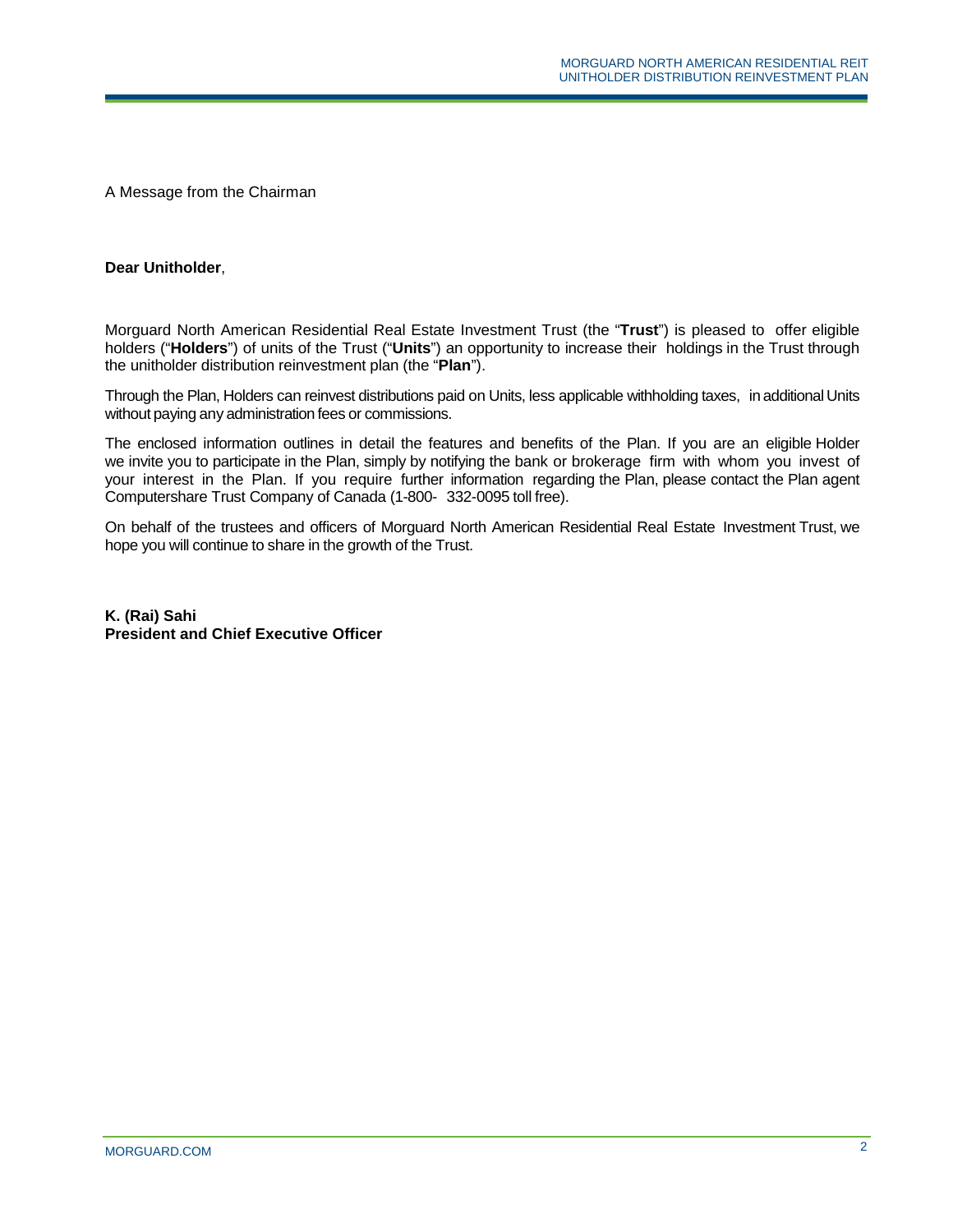#### PURPOSE

The unitholder distribution reinvestment plan (the "Plan") provides eligible holders ("Holders") of units ("Units") of Morguard North American Residential Real Estate Investment Trust (the "Trust") an opportunity to increase their holdings in the Trust. Through the Plan, Holders can reinvest distributions paid on Units, less applicable withholding taxes, in additional Units without paying any administration fees or commissions. The Plan enables the Trust to issue additional equity capital to existing Holders.

#### **DEFINITIONS**

"**Average Market Price**" means the weighted average closing price of the Units on the Toronto Stock Exchange for the five (5) trading days immediately preceding the applicable Distribution date.

"**Business Day**" means any day in which the Plan Agent's offices are generally open for the transaction of commercial business other than a Saturday, Sunday or other day on which banks are required to be closed in Toronto, Ontario or a day on which the Toronto Stock Exchange does not publicly trade.

"**CDS**" means CDS Clearing and Depository Services Inc., which acts as a nominee for many Canadian investment dealers and brokerage firms, or its nominee, as applicable.

"**Distribution**" means the cash distribution declared payable by the Trust for any particular calendar month.

"**Nominee**" means a broker, investment dealer, financial institution or other nominee holder of Units.

"**Participants**" means Holders of at least one Unit who, on the applicable record date for a Distribution, are eligible to participate in the Plan and have elected to do so by having their Nominee enroll them in the Plan with the Plan Agent, through CDS, as more particularly described in the Plan.

"**Plan Agent**" means Computershare Trust Company of Canada, its successors or assigns or such other trust company as is appointed by the Trust from time to time to act as Plan agent under the Plan.

#### ADVANTAGES

An eligible Holder may, by enrolling in the Plan, direct that Distributions in respect of all or some of the Units held for the account of such Holder under the Plan, be applied to the purchase of additional Units and have the additional Units held for the account of such Holder under the Plan. In either case, the price of Units purchased with reinvested Distributions will be the Average Market Price.

Units issued pursuant to the Plan are purchased directly from the Trust by the Plan Agent on behalf of the Participants. The Plan Agent will credit the additional Units to CDS, on behalf of the Participant's Nominee's account.

Distributions in respect of Units that are held under the Plan for the account of a Participant will automatically be reinvested in additional Units in accordance with the Plan.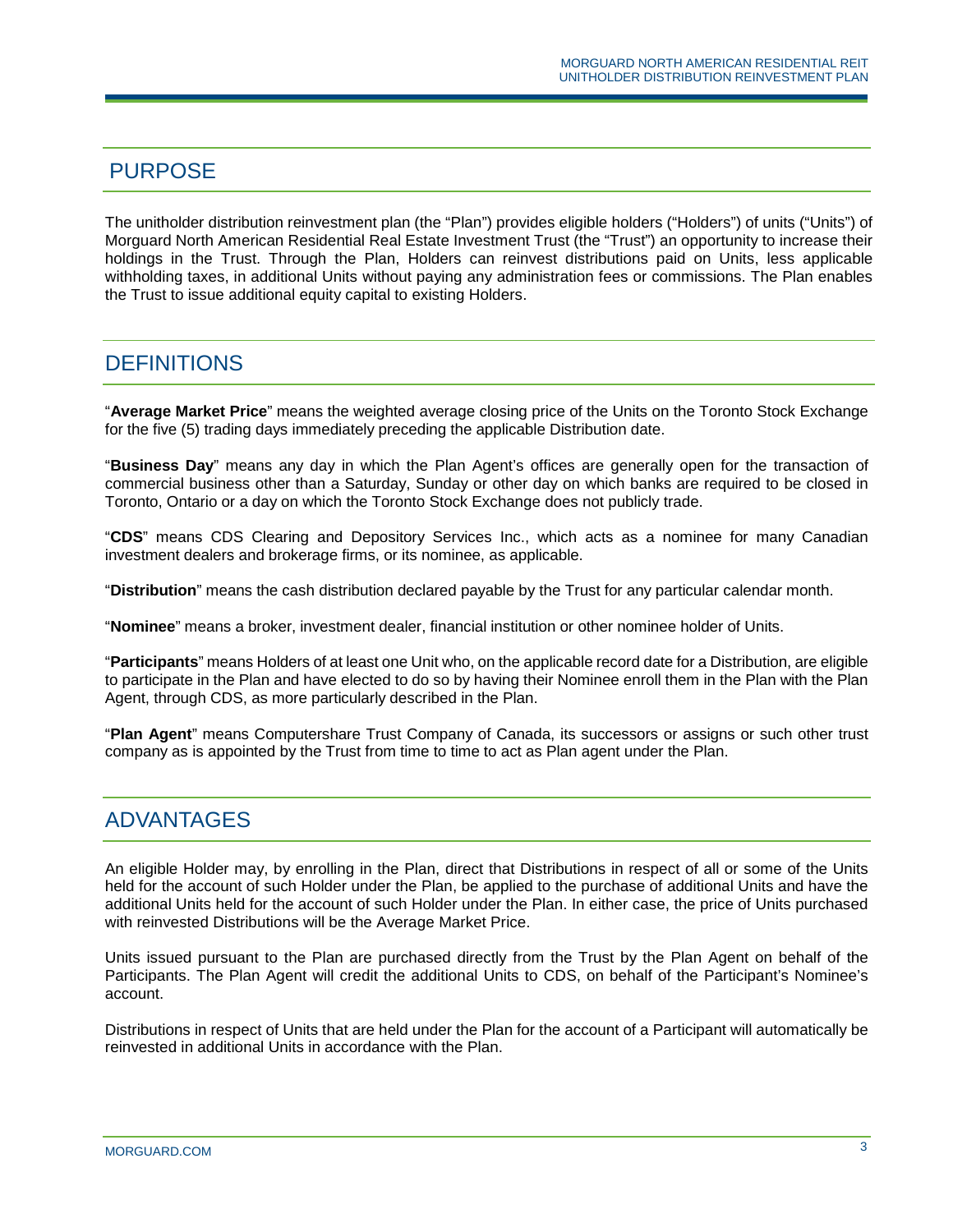No commissions, service charges or brokerage fees are payable by Participants in connection with the purchase of additional Units under the Plan. Full investment of funds is possible because the Plan permits fractions of Units (to six decimal places) as well as whole Units to be credited to CDS, on behalf of Participants' Nominees' accounts.

#### ADMINISTRATION

Computershare Trust Company of Canada currently acts as Plan Agent under the Plan. If Computershare Trust Company of Canada ceases to act as Plan Agent for any reason, another trust company will be designated by the Trust to act as Plan Agent and Nominees will be promptly notified of the change.

The Plan Agent acts for and on behalf of the Participants. On each Distribution payment date, the Trust will pay to the Plan Agent all Distributions in respect of Units registered in the name of, or held under the Plan for the account of, Participants who have enrolled in the Plan. The Plan Agent will use such funds to purchase additional Units directly from the Trust. Additional Units purchased under the Plan will be registered in the name of the Plan Agent or its nominee, as agent for the Participants, and credited to CDS, on behalf of Participants' Nominees' accounts.

Any Distributions in respect of Units (including fractions of Units) that are enrolled in the Plan will be reinvested in new Units, and such additional Units will be credited to CDS, on behalf of the Participant's Nominee' s account.

Under the Plan the Plan Agent will purchase, on each Distribution payment date, for each Participant's account, that number of Units (including fractions computed to six decimal places) equal to the amount invested under the Plan for such Participant's account divided by the Average Market Price. See "Price of New Units" below.

New Units purchased pursuant to the Plan will be credited to CDS, on behalf of the Participant's Nominee's account in accordance with the Plan.

All funds received by the Plan Agent under the Plan, including cash Distributions received from the Trust, will be applied to the purchase of new Units directly from the Trust. In no event will interest be paid to Participants on any funds held for investment under the Plan.

The Trust, in conjunction with the Plan Agent, may from time to time adopt rules and regulations to facilitate the administration of the Plan. The Trust also reserves the right to regulate and interpret the Plan as it deems necessary or desirable to ensure the efficient and equitable operation of the Plan.

## **PARTICIPATION**

Except as noted below, all holders of at least one Unit are eligible for enrolment in the Plan at any time.

Beneficial Holders should contact their Nominee to provide instructions on how they would like to participate in the Plan. Not all Nominees will allow, nor are required to allow, participation in the Plan. Holders interested in participating in the Plan who hold their Units through a Nominee that does not allow participation are responsible for transferring their Units to a different Nominee in order to participate.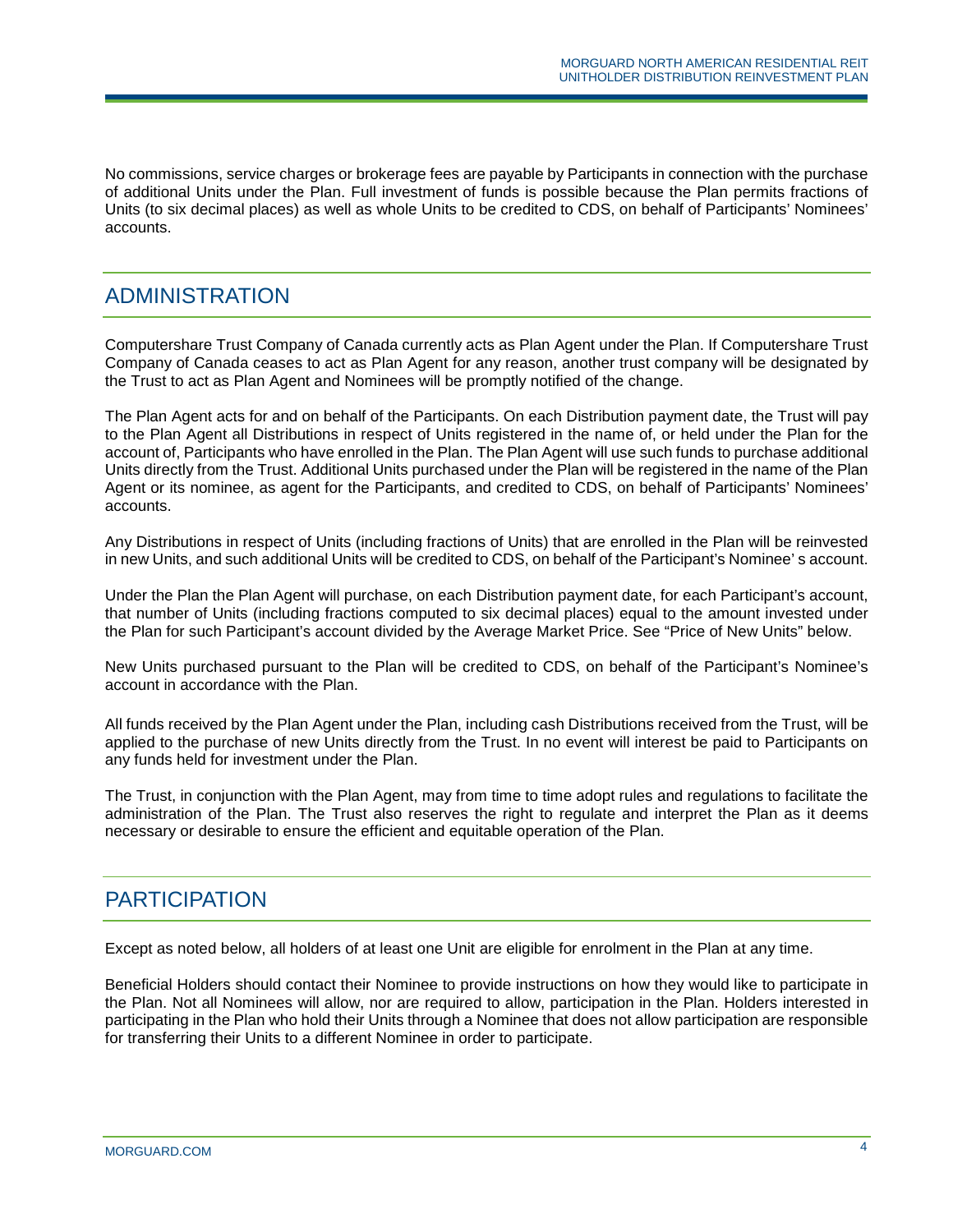An eligible Holder becomes a Participant by having such Participant's Nominee provide notice of such participation to the Plan Agent (through CDS) on its behalf. By enrolling in the Plan, a Participant is deemed to have directed the Trust to forward to the Plan Agent all Distributions in respect of Units held on behalf of the Participant, and to have directed the Plan Agent to reinvest such Distributions in additional Units in accordance with the Plan.

Your Nominee must provide a notice to CDS in the prescribed form on your behalf no later than 5:00 p.m. (E.S.T.) on the Business Day immediately preceding a Distribution record date in order for the Distribution to which such record date relates to be reinvested under the Plan. If such notice is not received by CDS from a Participant's Nominee on or before such deadline, the Distribution to which such record date relates will not be reinvested under the Plan and a Participant's enrolment in the Plan will only be effective for purposes of subsequent Distributions. Beneficial Holders who wish to participate in the Plan will need their Nominee to elect to participate on their behalf every Distribution period. However unless otherwise instructed by you, your participation in the Plan will be continued by your Nominee every Distribution period.

A beneficial Holder may voluntarily terminate its participation in the Plan by contacting its Nominee and advising them to deliver to the Plan Agent (through CDS) on its behalf, a notice of termination. The time at which a termination of Plan participation becomes effective is described under "Termination of Participation" below. The effect of these provisions is that a Participant (through its Nominee) cannot terminate participation in the Plan after 5:00 p.m. (E.S.T.) on the third Business Day immediately preceding a Distribution record date to and including the Distribution payment date to which such record date relates.

The Trust reserves the right to determine, from time to time, a minimum number of Units that a Participant must hold in order to qualify for or continue enrollment in the Plan and reserves the right to refuse participation to, or cancel participation of, any person who, in the sole opinion of the Trust is either participating in the Plan primarily with a view to arbitrage trading or participating or attempting to participate in the Plan in more than one capacity or as more than one Participant.

The Trust may limit the number of Units issuable under the Plan, including, without limitation, Units issuable to beneficial Holders resident in any province of Canada, in connection with discretionary exemptive relief relating to the Plan granted by any securities regulatory authority.

### NON-RESIDENTS OF CANADA

United States residents are not permitted to participate in the Plan. Residents of any other jurisdiction outside of Canada may participate in the Plan if permitted by the laws of the jurisdiction in which they reside. Distributions to be reinvested under the Plan on behalf of Holders who are not residents of Canada will be subject to applicable non-resident withholding tax.

The Trust, the Plan Agent and any Nominee reserve the right to deny participation in the Plan to, and to not accept an enrolment in the Plan from any person or agent of such person who appears to be, or who the Trust, the Plan Agent or such Nominee has reason to believe is, subject to the laws of any jurisdictions which do not permit participation in the Plan in the manner sought by or on behalf of such person.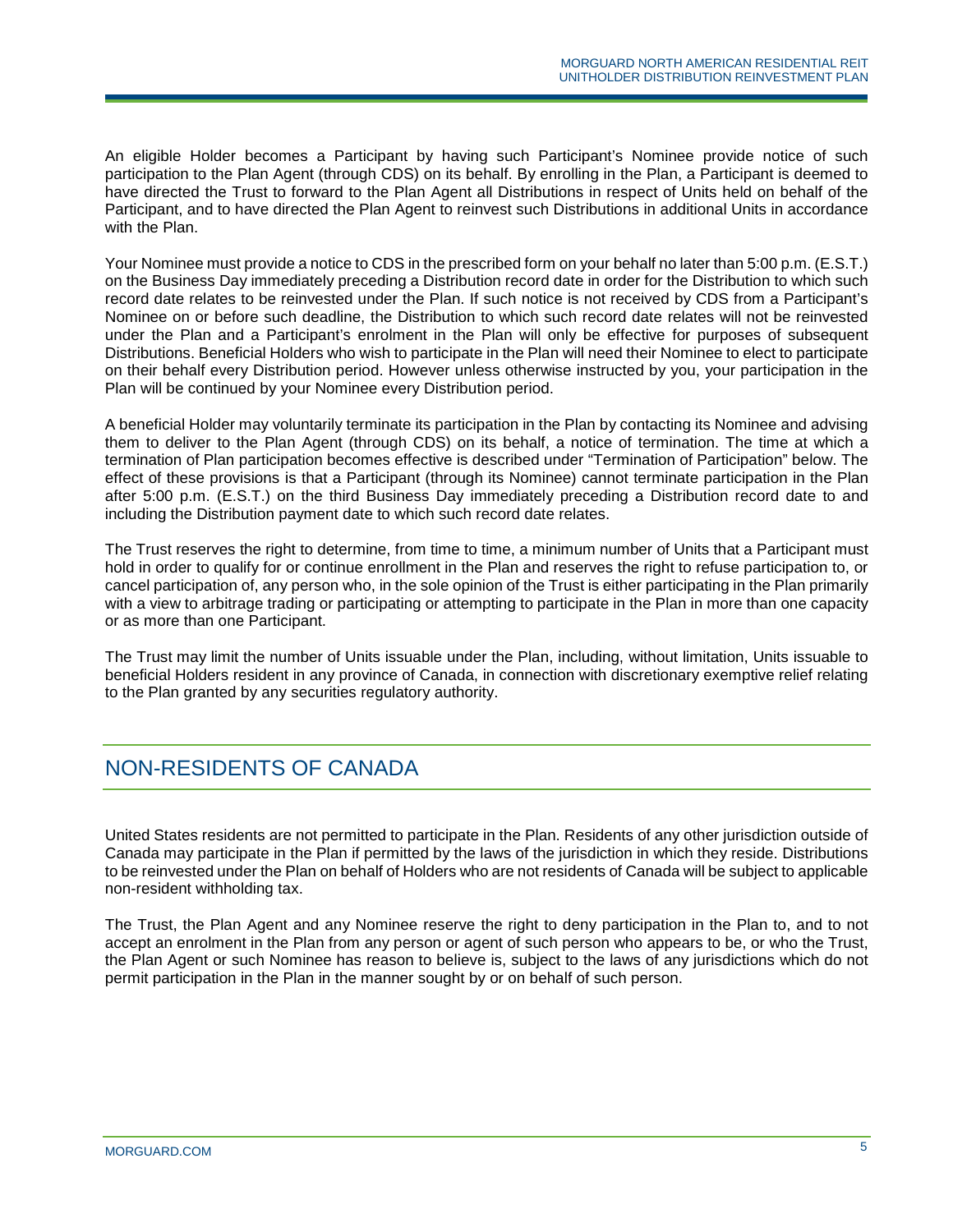#### PRICE OF NEW UNITS

On each Distribution payment date, the Trust will, on behalf of the Participants, pay to the Plan Agent all funds that are eligible for investment in new Units on such date. The subscription price of new Units purchased under the Plan will be the Average Market Price. The Trust will advise the Plan Agent of such Average Market Price on the Business Day immediately preceding the Distribution payment date.

## **COSTS**

No commission, service charges or brokerage fees are payable by Participants in connection with the purchase of additional Units under the Plan. All administrative costs of the Plan, including the fees and expenses of the Plan Agent, will be paid by the Trust.

## ACCOUNTS AND REPORTS TO PARTICIPANTS

Statements and reports, if any, with respect to purchases of Units under the Plan will be provided to Participants that are beneficial Holders by their Nominee. These account statements and reports are a Participant's continuing record of purchases of Units made for such

Participant's account under the Plan and should be retained for income tax purposes. The Participant's Nominee will also send annually to each Participant certain tax forms for tax reporting purposes. The calculation and monitoring of each Participant's adjusted cost base in Units for income tax purposes will be the responsibility of each Participant, as certain averaging rules may apply and such calculations may depend on the cost of other Units held by the Participant.

### CERTIFICATES FOR UNITS HELD UNDER THE PLAN

As CDS is the only registered holder of Units, certificates for Units purchased and held under the Plan will not be issued to Participants.

Participants should contact their Nominee with respect to the treatment of fractional Units that could notionally exist from the reinvestment of a Participant's Distribution, as some Nominees will facilitate the accumulation of fractional Units in a Participant's account while others may not.

### TERMINATION OF PARTICIPATION

A Participant may voluntarily terminate participation in the Plan by contacting the Participant's Nominee and advising the Nominee to terminate such Participant's participation in the Plan, all in accordance with the deadlines established by the Nominee.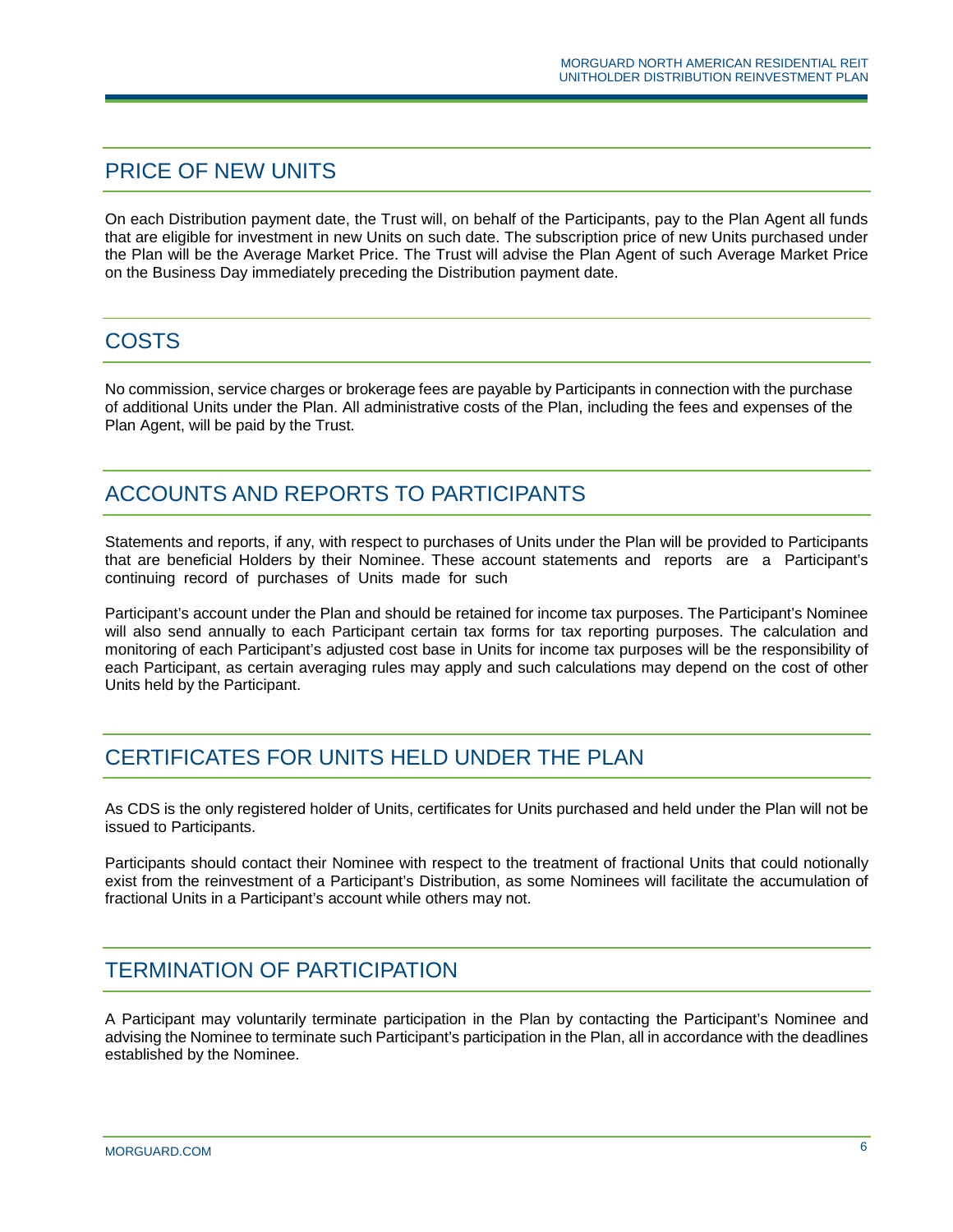Participation in the Plan will be terminated automatically following receipt by the Nominee of a written notice of the death of a Participant.

**No certificates will be issued to beneficial Holders on termination of participation in any circumstance unless and until such time as CDS ceases to hold Units exclusively in book- entry form**.

If a termination notice, or notice of a Participant's death, is not received by the Nominee prior to 5:00 p.m. (E.S.T.) on the third Business Day immediately preceding a Distribution record date (or such other deadlines as the Nominee may set), then the Participant's account will not be closed, and participation in the Plan by such Participant will not be terminated, until after the Distribution payment date to which such record date relates.

#### RIGHTS OFFERING

In the event that the Trust makes available to its Holders rights to subscribe for additional Units or other securities, rights will be issued by the Trust in respect of whole Units held in a Participant's Nominee's account under the Plan on the record date for such rights issue. No rights will be issuable on a fraction of a Unit held in a Participant's account.

#### **SUBDIVISIONS**

If Units are distributed pursuant to a subdivision of Units, the additional Units received in respect of Units held under the Plan will be credited to the accounts of Participants' Nominees.

#### HOLDER VOTING

Whole Units of a Participant enrolled in the Plan on the record date for a vote of Holders will be voted in the same manner and in accordance with the same instructions of the Participant as any other Units. No voting rights will attach to any fraction of a Unit held in a Participant's account.

### RESPONSIBILITIES OF THE TRUST AND THE PLAN AGENT

Neither the Trust nor the Plan Agent shall be liable to any Holder for any act or for any omission to act in connection with the operation of the Plan including, without limitation, any claims for liability:

- a) arising out of a Nominee's failure to terminate, a Participant's participation in the Plan upon such Participant's death; and
- b) with respect to the prices and times at which Units are purchased on behalf of a Participant.

Participants should recognize that neither the Trust nor the Plan Agent can assure a profit or protect them against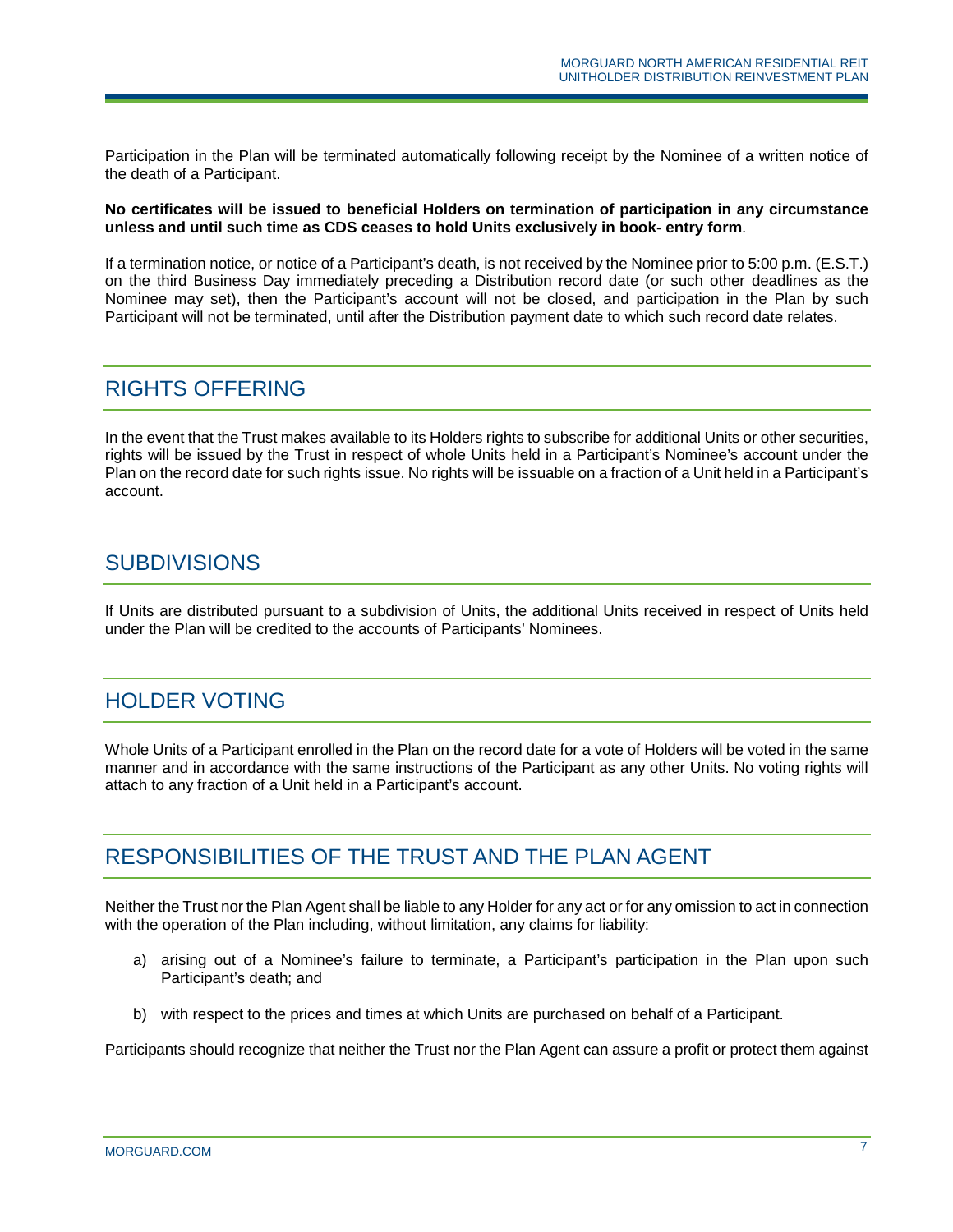a loss on the Units purchased under the Plan.

## CANADIAN FEDERAL INCOME TAX CONSIDERATIONS

The following is a general summary of the principal Canadian federal income tax considerations generally applicable to Participants in the Plan who, for purposes of the Income Tax Act (Canada) (the "Act") are resident in Canada, deal at arm's length with the Trust and hold their Units as capital property. This summary is based on the current provisions of the Act and the regulations thereunder in force as of the date hereof, all specific proposals to amend the Act and the regulations thereunder (the "Tax Proposals") publicly announced by or on behalf of the Minister of Finance (Canada) prior to the date hereof, and on the Trust's understanding of the current published administrative policies and assessing practices of the Canada Revenue Agency. This summary does not otherwise take into account or anticipate any changes in law or in the administrative policies and assessing practices of the Canada Revenue Agency, whether by legislative, governmental or judicial decision or action, and does not take into account any provincial, territorial or foreign tax legislation or considerations. This summary is of a general nature only and is not intended to be, nor should it be construed to be, advice to any particular Participant. Participants are urged to consult their own tax advisors with respect to the consequences under the Act of participating in the Plan having regard to their own particular circumstances.

#### COST AMOUNT

For the purposes of the Act, the cost of the Units acquired under the Plan should be the amount of the distribution and should be equal to the Average Market Price times the number of Units acquired.

For purposes of computing the adjusted cost base of the Units, the Participant will be required to average the cost of the newly acquired Units with the adjusted cost base of any other Units then owned by the Participant as capital property in accordance with the provisions of the Act in that regard.

#### DISPOSITION OF UNITS

A Participant who disposes of Units acquired under the Plan and held as capital property will realize a capital gain (or capital loss) equal to the amount by which the proceeds of disposition of the Units exceed (or are exceeded by) the aggregate of the adjusted cost base of the Units disposed of by the Participant and any reasonable costs of disposition.

Cash received in lieu of a fractional Unit upon termination of participation in the Plan will be considered proceeds of disposition for such fractional Unit. Accordingly, the Participant will be required to recognize any resulting capital gain or capital loss in respect of such fractional Units at the time such cash is received.

#### CAPITAL GAINS

In general, one-half of any capital gain (a "Taxable Capital Gain") realized by a Participant in a particular taxation year is required to be included in computing income for that year and one- half of any capital loss (an "Allowable Capital Loss") realized by a Participant in a particular taxation year must be deducted against Taxable Capital Gains realized in the taxation year, subject to and in accordance with the provisions and limitations of the Act. Allowable Capital Losses in excess of Taxable Capital Gains realized by a Participant in a particular taxation year can be carried back and applied against Taxable Capital Gains realized by the Participant in any of the Participant's three taxation years or carried forward to any subsequent taxation year, subject to and in accordance with the provisions and limitations of the Act.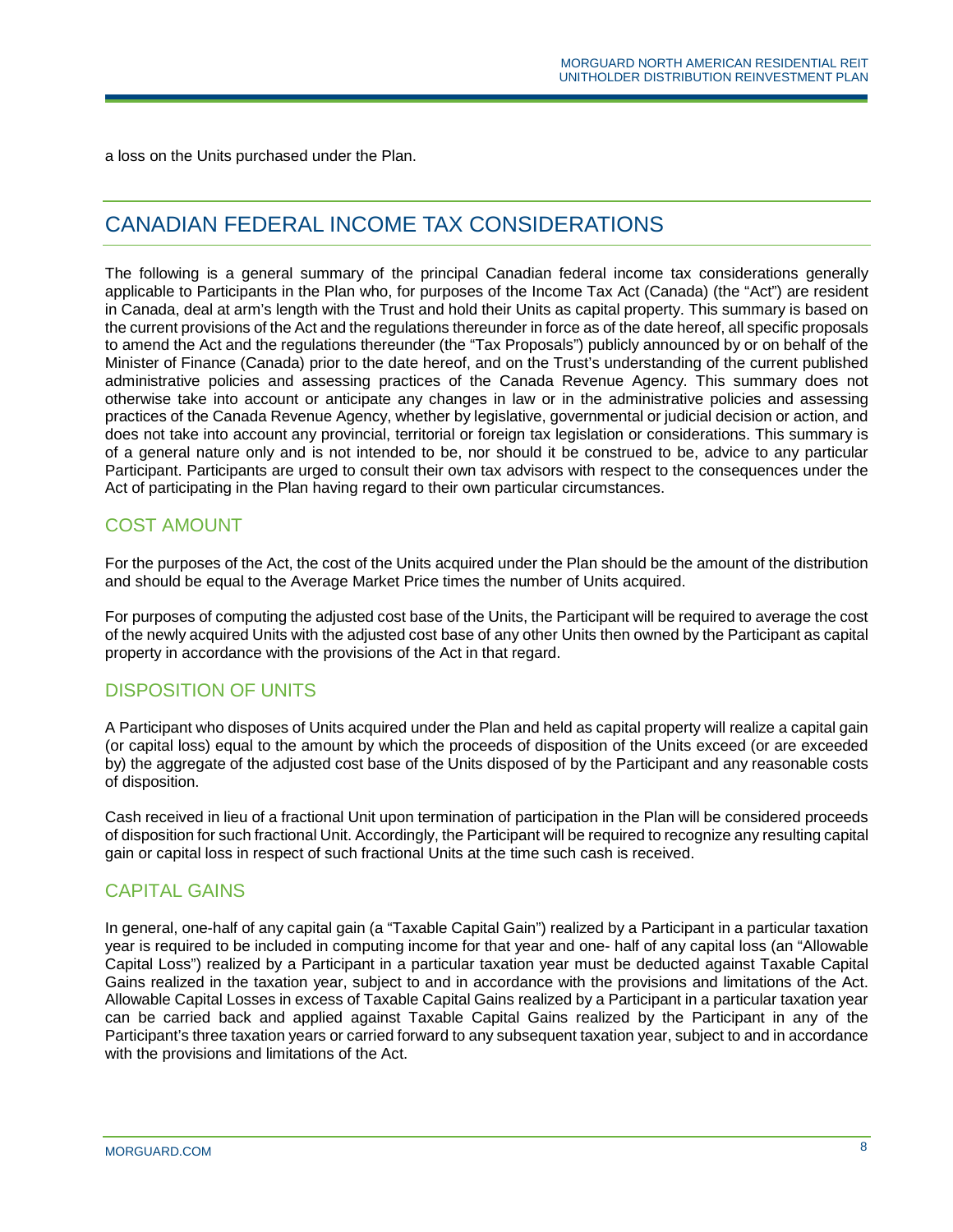## AMENDMENT, SUSPENSION OR TERMINATION OF THE PLAN

The Trust reserves the right to amend, suspend or terminate the Plan at any time, but such action shall have no retroactive effect that would prejudice the interests of Participants. Amendments to the Plan will be subject to the prior approval of the Toronto Stock Exchange. The Trust will notify Holders of any amendment, suspension or termination of the Plan in accordance with the Plan and any applicable securities law requirements. If the Trust terminates the Plan, a Participant will receive, depending on the Nominee, adjustments or payments may be made for fractional Units held in a Participant's Nominee's account. If the Trust suspends the Plan, no investment will be made for the Plan Agent on the Distribution payment date immediately following the effective date of such suspension, and any Distributions paid after the effective date of such suspension that would, but for the suspension, be reinvested under the Plan, will be remitted to the Participants.

#### INTERPRETATION

Any issues of interpretation arising in connection with the Plan or its application shall be conclusively determined by the Trust.

### **NOTICES**

All notices or other documents required to be given to Participants under the Plan shall be publicly announced by the Trust and the Trust will notify Participants in accordance with applicable securities law requirements.

## PERSONAL LIABILITY

The obligations of the Trust hereunder are not personally binding upon any trustee of the Trust, any Holder or any annuitant under a plan of which a Holder acts as trustee or carrier, and resort shall not be had to, nor shall recourse or satisfaction be sought from, any of the foregoing, but the property of the Trust only shall be bound by such obligations. Any obligation of the Trust set out herein shall to the extent necessary to give effect to such obligation be deemed to constitute, subject to the provisions of the previous sentence, an obligation of the trustees of the Trust in their capacity as trustees of the Trust.

#### **NOTICES**

Notices to the Plan Agent and/or the Trust shall be sent to:

Computershare Trust Company of Canada 100 University Avenue, 9th Floor North Tower Toronto, Ontario M5J 2Y1 Attention: Dividend Reinvestment Department